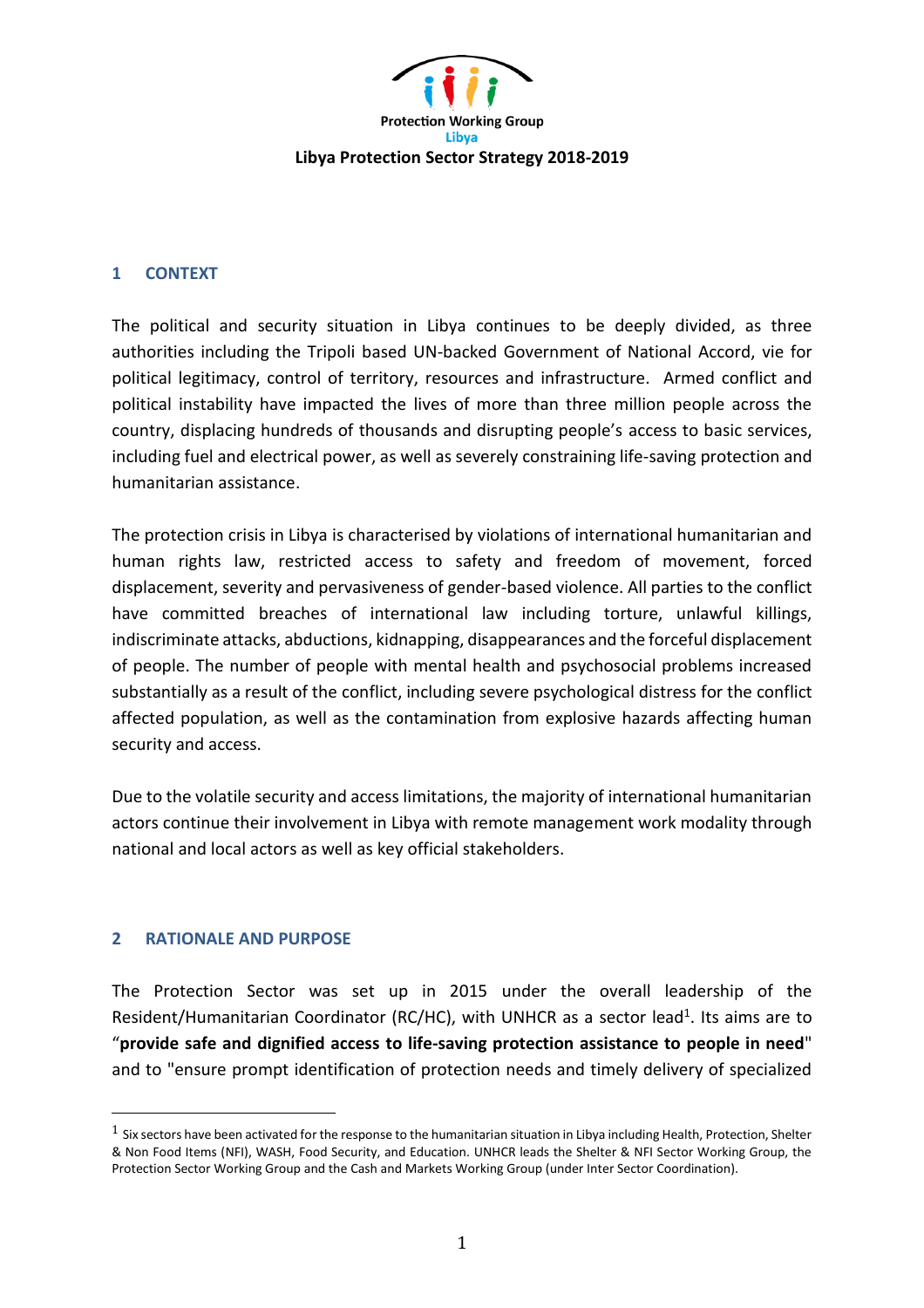

protection services to the most vulnerable". The Protection Sector focuses on conflict affected populations, including (i) IDPs; (ii) returnees, (iii) non-displaced populations, especially vulnerable groups such as children, adolescents, women at risk of gender based violence, older people, persons with disability and other minorities groups. The Mixed Migration Working Group established in December 2016 is the multi-sectoral working group focusing on coordination of the humanitarian response to refugees and migrants, the protection sector and MMWG will work together on the establishing referral mechanism and share regular information on protection concerns the identified needs, also advocacy initiatives will be developed by both working group to improve the overall protection of the civilian in Libya including refugees and asylum seekers, migrants and Libyans . While plans are underway to establish a sub working group for GBV to improve the coordination and response GBV related to the Libyans and non-Libyans.

All humanitarian efforts must be underpinned by improving and advocating for the protection of civilians and consider specific vulnerability and protection risks of returnees, IDPs, and residents in conflict areas**.** The protection of the most vulnerable Libyan people, is one of the overarching strategic objectives of the international humanitarian response in Libya and protection outcomes for the whole humanitarian response as overseen by the HC. Protection is a shared responsibility beyond the Protection Sector and cuts across the wider humanitarian response in Libya as informed by the HRP and the strategic directions of the different sector components.

The protection of civilian populations is the primary responsibility of national authorities. Under the Protection Strategy, protection priorities will be pursued in accordance with applicable national legislation in coordination with government counterparts and all other relevant stakeholders including humanitarian actors, donors, local authorities, IDP and returnees Committees, civil society and persons of concern. Given the scale of the political crisis in Libya, security and access constraints, and limited capacity on the ground, the strategy aims to set out a realistic response to addressing priority protection concerns in the context of remote working arrangements. In doing so, it is acknowledged that protection risks, concerns, needs and responses significantly vary across different areas of Libya.

#### **3 IDENTIFICATION OF PROTECTION RISKS**

According to the 2017 Humanitarian Response Plan (HRP) for Libya, there are currently 1.3 million people in the country in need of protection and assistance in areas such as protection, shelter, health, food security, WASH, education and nutrition. The people in need include 241,000 internally displaced people (IDPs), 250,000 returnees, 100,000 refugees, 195,000 migrants and 437 000 non-displaced, conflict affected populations.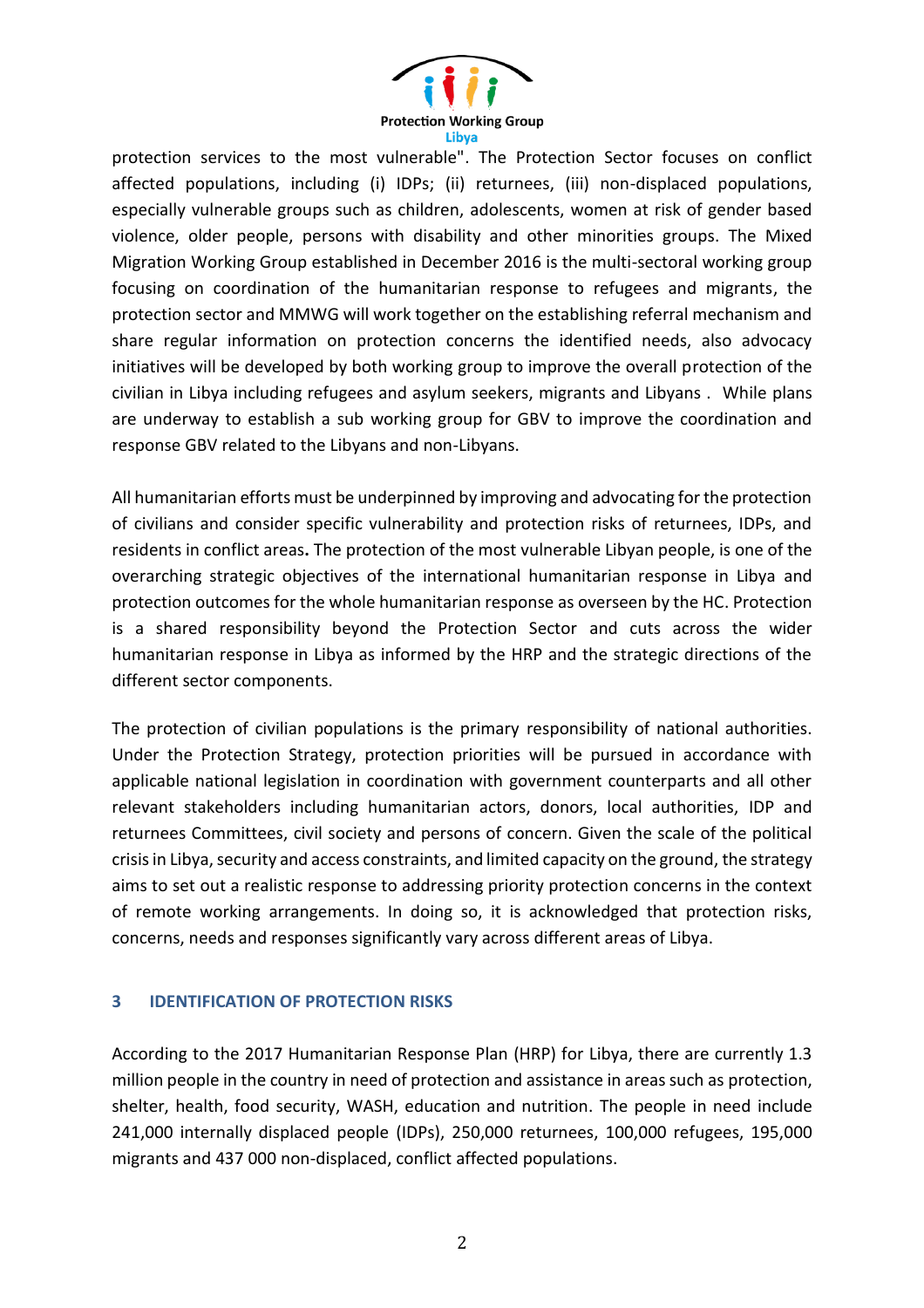

## **3.1 Violations of the right to life: safety and security**

The overall situation in Libya remains fragile, with pervasive insecurity, outbreak of conflict as well as protracted and new displacement. Hundreds of thousands of people in the country have been affected by the collapse of law and order, unlawful killings, arbitrary detention, abductions, torture and other ill-treatment, gender based violence, forced recruitment of children, and widely reported the prevalence of Explosive Remnants of War (ERWs). There are also reports and allegations that internally displaced persons returning to certain areas are being killed. the majority of the armed groups across the country commit summary executions and other unlawful killings and unlawful deprivation of liberty of civilians including activists, IDPs, children, women, politicians on account of their origin, opinions and perceived political or tribal affiliations.

The past year witnessed new waves of displacement (in the Oil Crescent), the deterioration in the living standards and security of communities displaced in previous years (e.g. Tawargha), and some returns to unsafe areas where essential services/infrastructure were lacking or inadequate (Sirte, Benghazi). Hostage-taking for ransom or prisoner-exchange and abductions including of children have continued unabated; and frequently render victims vulnerable to other violations of international humanitarian law and human rights law including torture, rape, arbitrary detention, and ill-treatment.

The fragmentation of national institutions and the breakdown of the rule of law constrain the vulnerable communities' ability to seek remedies at the local or national levels and impede their enjoyment of their rights to health, education, and family life under domestic law. The unstable security and political situation create additional challenges for the international community's ability to timely respond to the growing needs of affected populations.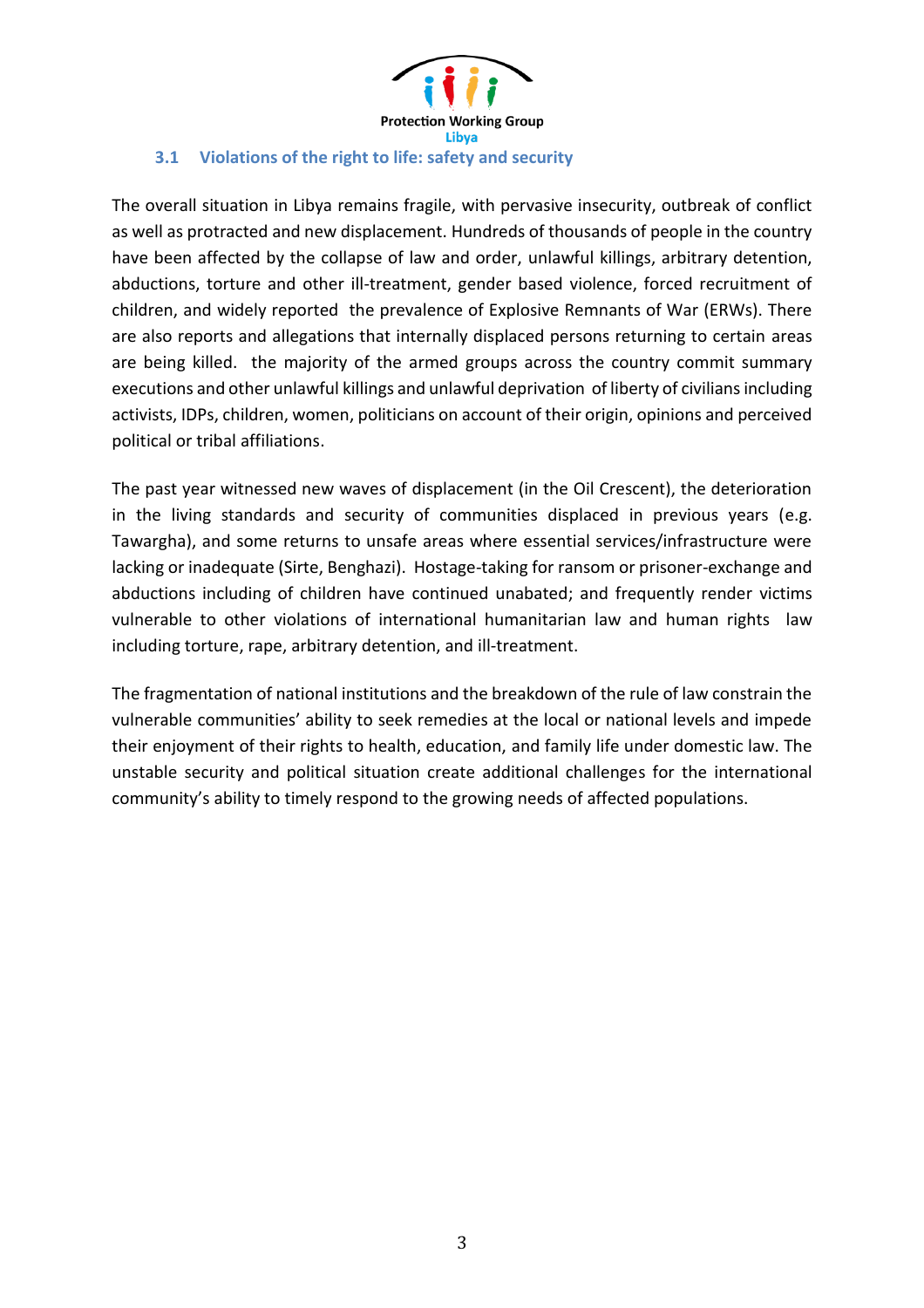

#### **3.1 Explosive hazards**

**The presence of a variety of explosive hazards, including Improvised Explosive Devices (IEDs) and landmines in urban and rural areas continue to have a huge impact on local communities, IDPs and returnees**. As open conflict subsides in some areas, many IDPs are returning to their former areas of residence. Returnees in transit and other civilians face a number of protection concerns, such as threats posed by explosive remnants of war (ERW). Recent figures suggest that hundreds of thousands of people living in major cities are at high risk of death or serious injury due to ERW.

Unexploded Ordnance (UXO) is among the main protection concerns for IDPs in Benghazi, according to a UNHCR/Mercy Corps assessment conducted in December 2016. 35% of interviewed households were aware of UXO-related incidents. At Benghazi University, an LNA de-mining team has cleared only 5% of booby traps. Conventional anti-personnel mines and anti-vehicle mines have also been reported. With limited equipment available, it may take months to complete necessary survey and clearance operations. After IS has been driven out of Sirte, the city is progressively being cleared of explosive hazards, but this exercise is estimated to take months. Other areas already taken from IS have seen shepherds and herdsmen in particular danger of mines and ERW.

Limited access to contaminated areas, ongoing conflict, and limited national and international capacity prevents full-scale mine action activities to mitigate the threat from explosive hazards. Retuning IDPs may also cross conflict zones on their journey, risking collateral damage and general violence, and can be detained arbitrarily at checkpoints.

## **3.2 Gender Based Violence**

In the wake of the on-going conflict and political instability, GBV remains a pervasive life threatening issue. Loss of income and the ongoing uncertainty increase shock and stress among affected populations in displacement and host communities. The struggle to meet basic needs increases risk to exploitation and abuse, including sexual violence. Populations affected are also pressured to resort to negative coping mechanisms that expose them to gender based violence. Availability and access to minimum life-saving multi-sectorial services to prevent and address GBV is a challenge with services overstretched or non-existent, and a concerning lack of information in terms of referral mechanisms.

Numerous reports on protection and gender profile in Libya show that Gender Based Violence (GBV) is rampant, mostly against women and girls and in particular in geographical areas run by militias. <sup>2</sup> Although women and girls are not the only population at risk to GBV they are a

<sup>2</sup> Libya Country Common Assessment 2016; Gender Situational Analysis in Libya, UN WOMEN, 2016;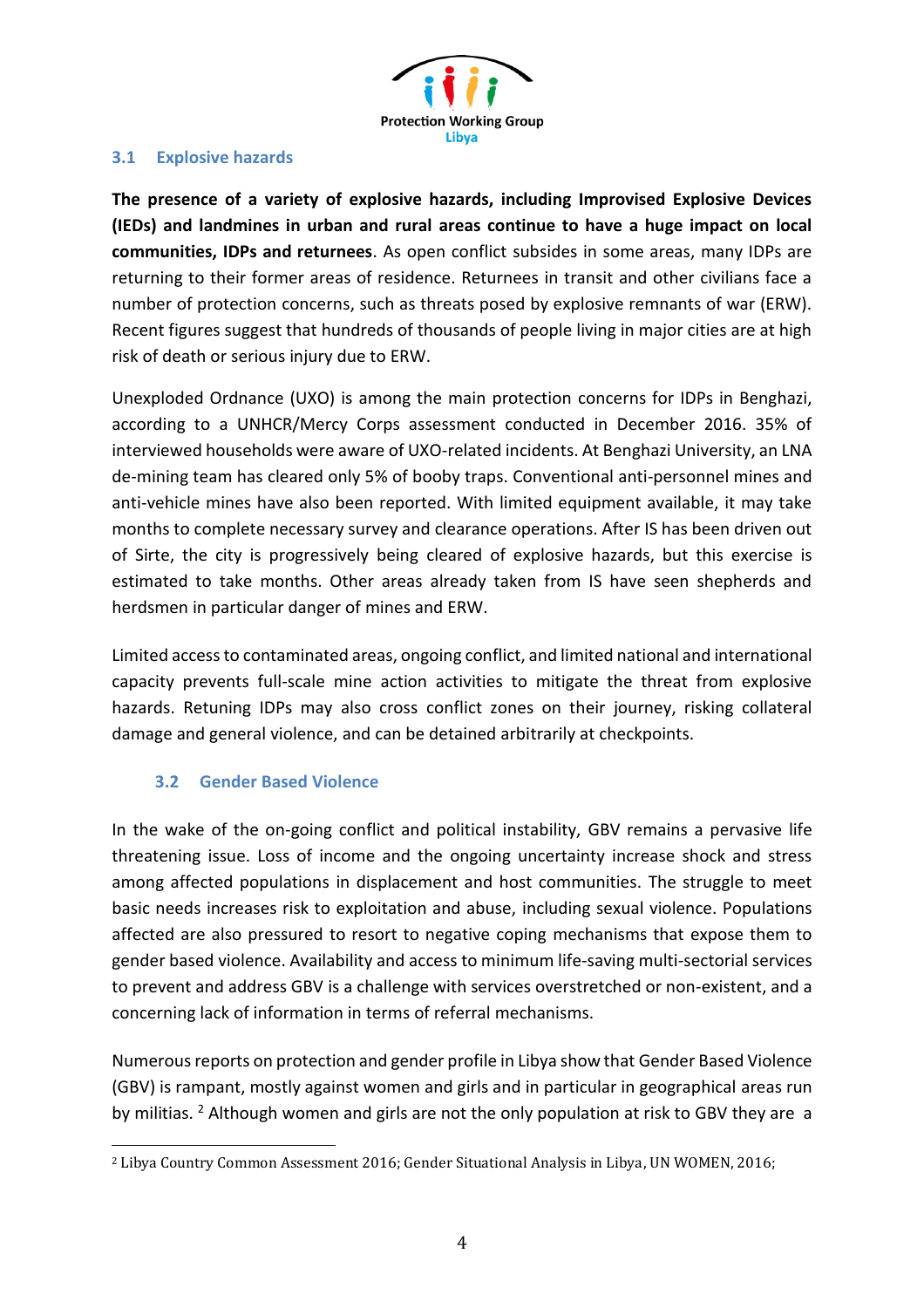

particularly vulnerable group from the ongoing conflict in Libya, especially those in situation of displacement, detention and women heads of household. Violence against women and girls ranges from psychological and verbal abuse to kidnapping, rape and other forms of sexual assault. Due to the stigma and the fear of the retaliation, GBV is widely underreported.in Libya. Underreporting of GBV is also associated to the lack of trust on the formal judicial system, weak reporting structures, lack of specialized staff, collapsed infrastructure including health facilities which have been damaged and fragile security situation for legal justice. This has immensely contributed to very little data collected on GBV to inform humanitarian actors of the magnitude of the problem.

It is believed that the vast majority of GBV survivors do not receive adequate assistance. There are no government services for survivors of GBV due to the ongoing conflict. The government lacks policy structures, institutional capacity and resources for the provision of life saving multi sectorial services, including health, psychosocial support, legal aid and support services for survivors of GBV, while assistance through international organizations remains very limited in light of the large unmet needs.

As for the policy and legal environment, there are no current policies on GBV due to the ongoing conflict. The breakdown of rule of law has led to impunity for armed groups who perpetrate conflict-related GBV on all sides of the conflict. GBV survivors also avoid the formal justice system for fear of shame and stigma, as cases reported through the formal justice system become public knowledge. As for the GBV in the private sphere, the Penal Code condemns GBV by providing that a man who "merely" assaults his wife without causing bodily harm shall not be punished.3.

Libya acceded to the Convention on the Elimination of All Forms of Discrimination against Women (CEDAW) in 1989, but made a general reservation that accession to CEDAW "...cannot conflict with the laws on personal status derived from the Islamic Sharia."

While it is often presumed that GBV protection and response can wait, the reality is the reverse. It is a life-threatening heath, human right and protection issue that is exacerbated in emergencies. <sup>4</sup> Key to the protection sector strategy is the integration of GBV risk mitigation measures across all sector response efforts.

 $\overline{a}$ 

Libya Humanitarian Response Plan 2017; EU/EAS Update of the Gender Profile Libya, Huda Gashut, 2017; Gender in Transition in Libya, Selimovic J. M. &D. Larsson, Swedish Institute of Int. Affairs 2014; Enhancing Knowledge of the Impact of Extremism on Women and Girls in Libya with Specific Reference to ISIL, UNSMIL (draft), 2017

<sup>3</sup>UNDP Laws, Policies and Practices on Gender Justice: Libya, draft

<sup>4</sup> UNFPA Regional Strategy on Prevention and Response to Gender-Based Violence in the Arab State Region, 2014-2017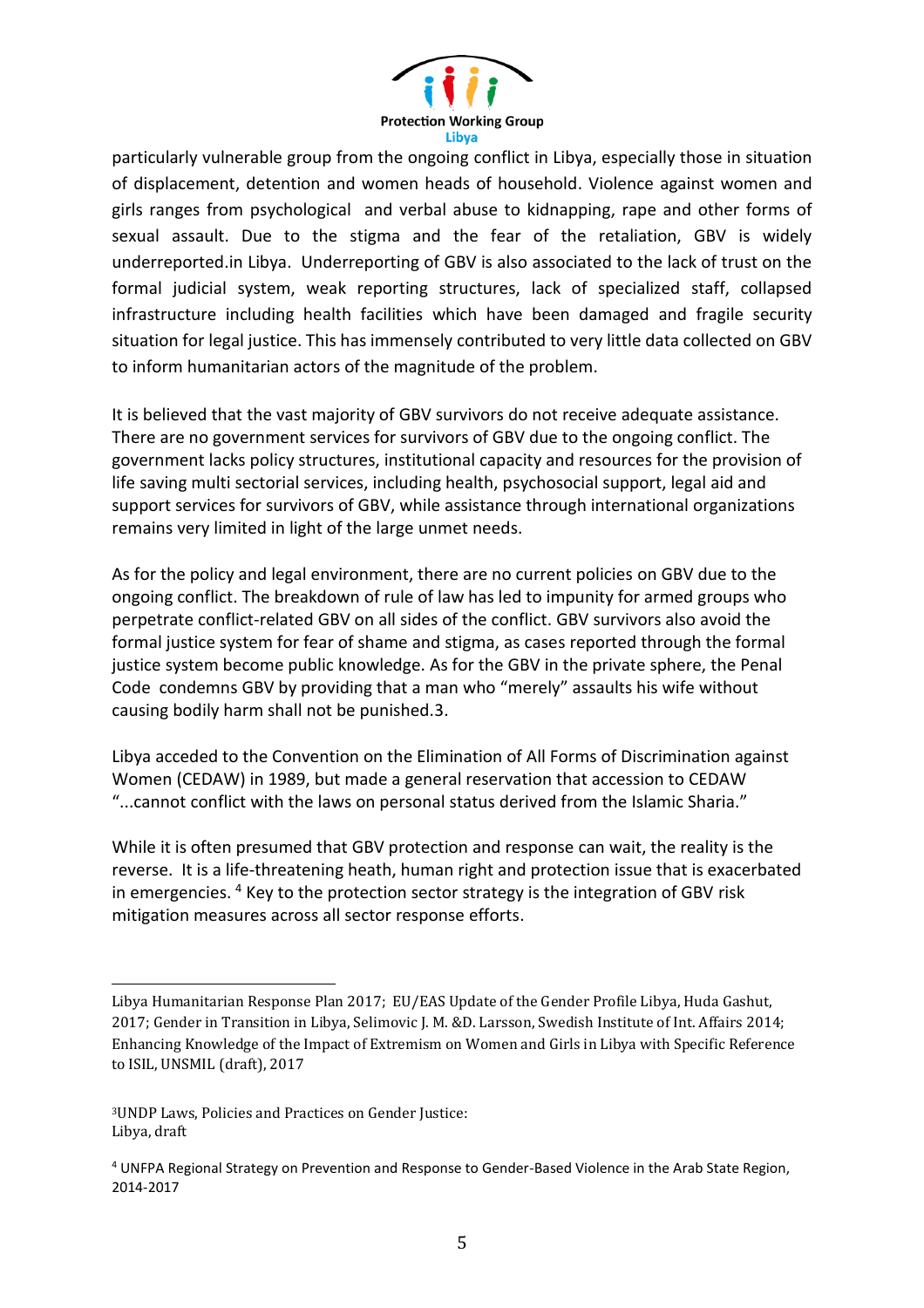

#### **3.3 Violation of Children's Rights**

Children have been among the most negatively impacted by the ongoing conflict, as they comprise around 40 percent of the Libyan population. The psycho-social impact on children has been devastating and is further aggravated by the death of relatives or friends, the continuous exposure to violence and by their experience of forced displacement. Children have been the victims of human trafficking; forced recruitment by armed groups, particularly in the southern region; abduction and torture by armed groups and in detention facilities; and of collateral damage from airstrikes and other targeted attacks. The presence and control of militia within communities in which children live, increasing risk of association. Also, the prolonged cycle of adolescents/ children being drawn into association with armed groups directly encouraged by their communities, families and peers, within the context of 'protection' for the community. Children's /adolescents – violence and aggression in the community and schools, as well as their involvement in criminal activities and drug abuse. Cases of violence against children, if reported, face limited capacity for professional follow up. There is a clear gap in the supportive child protection and family welfare services within communities, including more focused specialized services for vulnerable children affected by armed conflict. The lack of knowledge and understanding of child rights, children's vulnerability to violence, and the developmental and emotional impact of conflict and violence of children on boys and girls is an issue in Libya .In the light of the current context in Libya, the child protection programmatic strategy endeavours to address the more immediate consequences and impacts of ongoing conflict, violence and insecurity on child's protection and wellbeing in Libya, while also ensuring longer-term sustained impacts through a strengthened protective environment for children.

## **3.4 Displacement**

The escalation of violence in Libya since 2014, has led to civilian casualties, mass displacement, as well as disruption of markets and the commercial sector, basic social services and social protection systems

The displaced are among the most vulnerable due to their loss of income and assets, limited coping capacity and insecurity, in particular displaced women, children, the elderly and those with low economic means. The cumulative effects of the conflict and the lack of access to disrupted public services, is particularly felt in both the east and south of the country

#### **3.5 Issues with documentation and housing, lands and proprieties (HLP)**

There are legal concerns related to the inability of IDPs to access legal documentation such as family booklets, birth registration, ID documents, etc. In 2016 and this year, there were increased reports of lost legal documentation. Lack of documentation is a concern for IDPs, who are at a greater risk of losing their credentials while relocating. Loss of identity documents was a recurrent issue among IDPs interviewed in an UNHCR/Mercy Corps assessment in December 2016, pre-displacement housing, land and property (HLP) issues.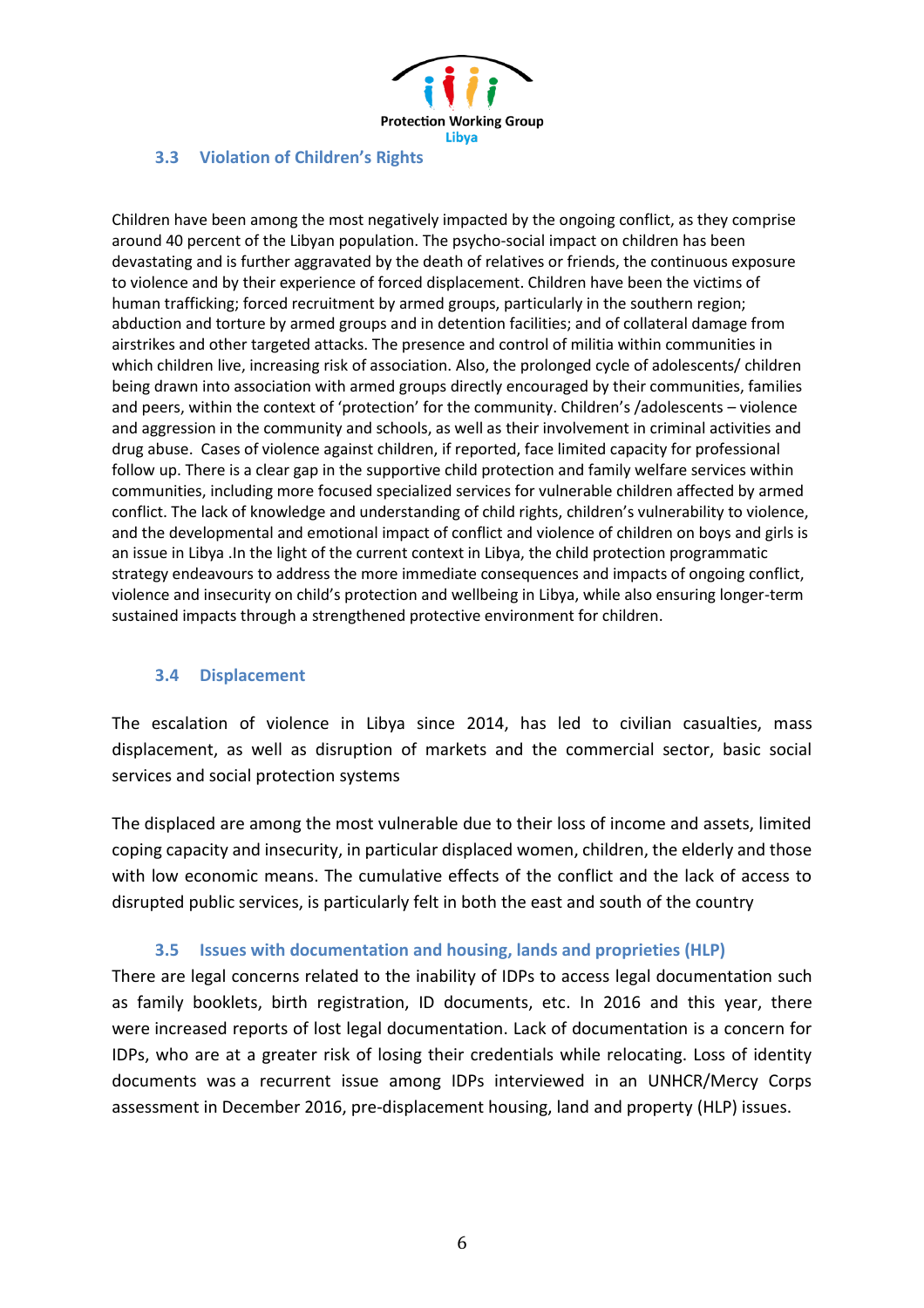

During the Gaddafi period, foreign-owned property was nationalized and Libyan-owned property redistributed. Law No. 4 in 1978 transformed all tenants into owners of the homes or land they rented. Later efforts to reverse this policy through restitution and compensation for confiscated property were never completed. IDPs who acquired their homes in connection with Law No 4 fear that their legal rights may be revoked in their absence. If this is not addressed, durable solutions will be difficult to obtain in Libya. They also some reports of eviction as IDPs unable to continue renting shelters

## **3.6 Mental Health and Psychosocial Support**

One of the fundamentals for ensuring mental health and psychosocial wellbeing is access to basic needs together with the sense of security that comes from living in a safe and supportive environment. The ongoing state of conflict and instability has resulted in extraordinary painful experiences for people, and has increased the number of people living with mental health and psychosocial problems<sup>5</sup>. An enormous effort, in line with the principles and approaches of the IASC 2007 MHPSS guidelines, is needed to support people within their own communities to cope with their experiences and rebuild the social fabric and the capacity for recovery. Following months of shelling and conflict, the need of psychosocial support across the country have been identified as especially high, according to protection assessments and discussion with IDPs. The MHPSS needs have been increasingly acknowledged by Libyan MHPSS stakeholders such as mental health professionals, government, civil society organizations and community leaders. There is a need for context appropriate assistance to GBV survivors under MHPSS. Healing individuals and communities has also been increasingly perceived as foundational to achieving reconciliation and peace in Libya.

## **3.7 Durable solutions prospects**

 $\overline{a}$ 

While sporadic military activity in 2017 including in Benghazi, Derna, Sabratha and Wershefana continued to result in displacement across the country, and despite the fact many areas of origin remain unsafe, spontaneous returns are taking place to certain parts within Libya, in particular to Benghazi, Sirte, Tawargha and Kikla, Gwalesh.

Returns to Sirte commenced in late 2016 and will continue in 2017, as security allows. Upon return, there remain concerns regarding security, social acceptance, reintegration and access to public services. In some cases, returnees have no choice but to live in unsecure accommodation as their houses have been damaged or destroyed by the conflict.

<sup>&</sup>lt;sup>5</sup> see REACH MSNA Protection Fact Sheets<http://www.reachresourcecentre.info/system/files/resource> documents/reach\_lby\_factsheet\_msna\_protection\_sector\_september\_2017.pdf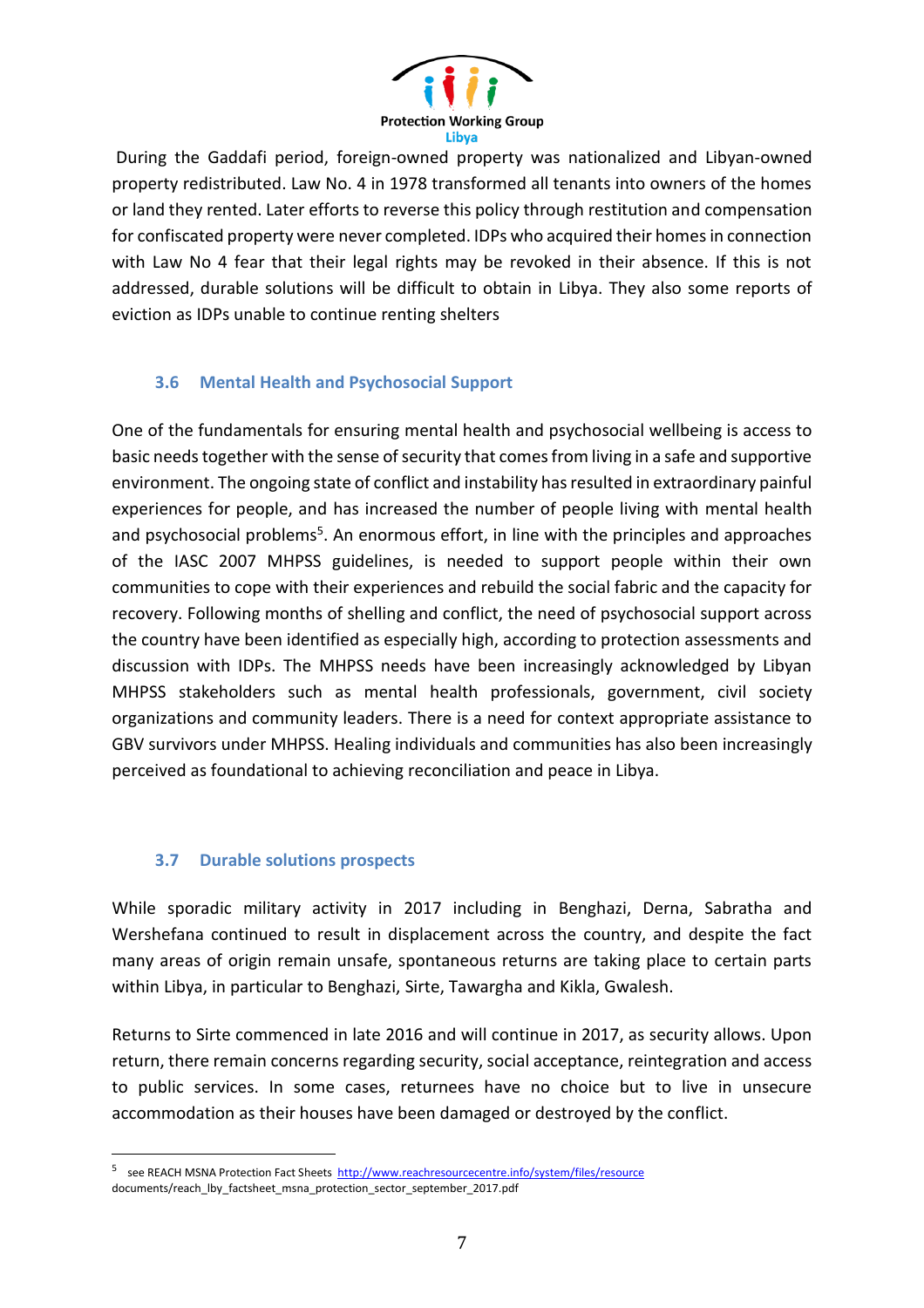

#### **4 PROTECTION SECTOR OBJECTIVES**

The Inter-Agency Standing Committee (IASC) has defined protection as "… all activities aimed at obtaining full respect for the rights of the individual in accordance with the letter and the spirit of the relevant bodies of law (i.e. International Human Rights Law (IHRL), International Humanitarian Law, International Refugee law (IRL))."<sup>6</sup> The IASC has also affirmed that all humanitarian actors have a responsibility to place protection at the center of humanitarian action. In line with the Libya Humanitarian Response Plan, the following are the strategic objectives of the Protection Sector:

- Monitor the protection situation of the conflict-affected population (including violations of IHL/IHRL and IDP guidance principles, vulnerable conflict-affected individuals including children and GBV survivors) in order to identify and respond to the needs of the conflict affected population, inform the humanitarian response and to ensure evidence based advocacy;
- Provide life-saving protection assistance and services to vulnerable, conflict-affected individuals, including children and GBV survivors in difficult to reach areas and unstable environment;
- Provide specialized protection services to the people suffering from the abuse and violence
- Address the risk of explosive hazards to ensure safe and dignified access to lifesaving assistance and support return to places of origin in conditions of safety and dignity and to reduce risk of death or serious injury due to explosive hazards, such as ERW and landmines.
- Engage with and strengthen capacities of partners, local actors, service providers and local authorities on protection issues;
- Enhance protection mainstreaming and integration of GBV interventions into all sector specific humanitarian response

## **Objective 1: Protection monitoring, needs analysis and advocacy**

 $\overline{a}$ 6 Inter-Agency Standing Committee, Policy on Protection in Humanitarian Action, October 2016.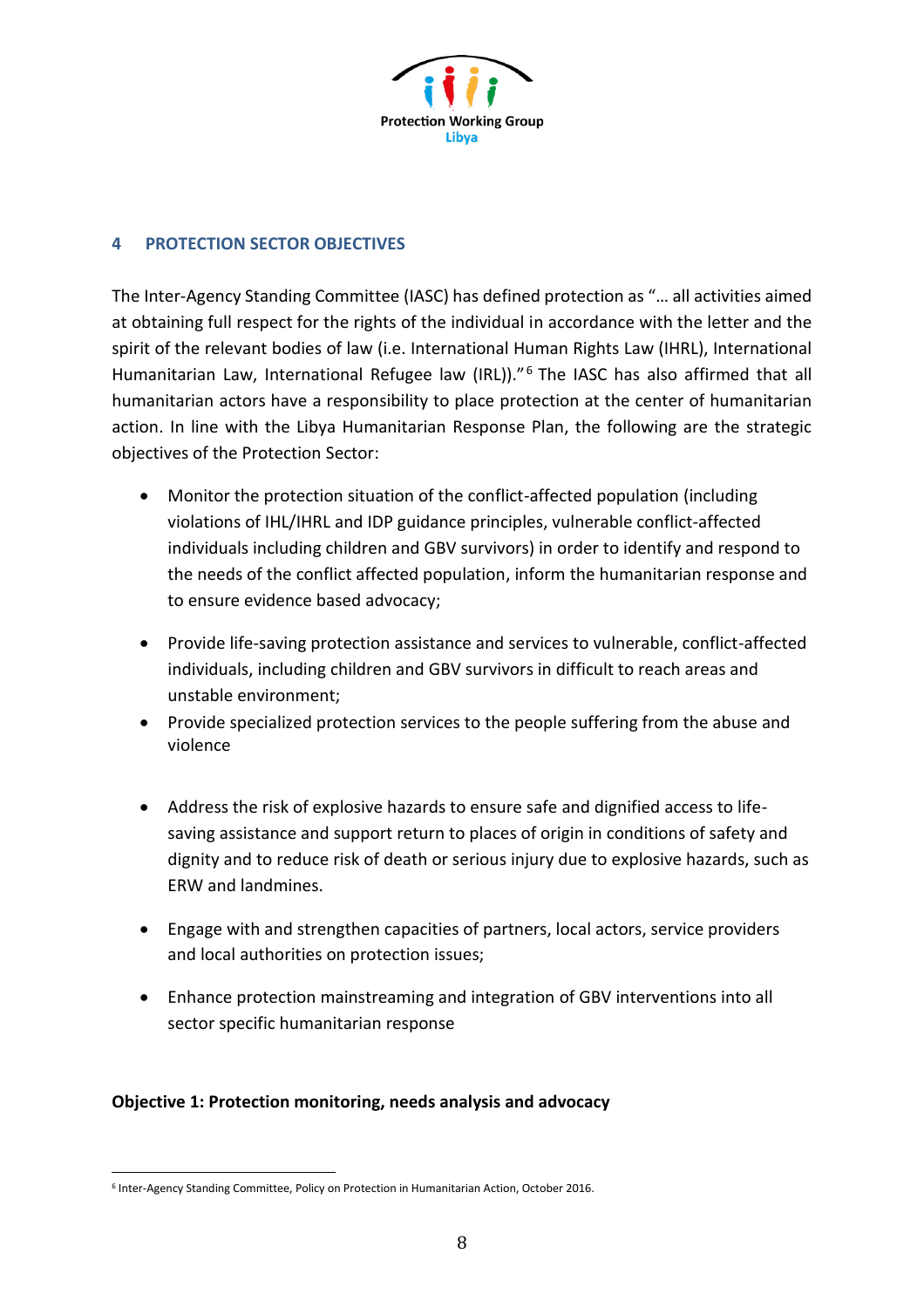

Monitor the protection situation of the conflict – affected population (including violations of IHL/IHRL, vulnerable conflict individuals including children and GBV survivors) in order to identify and respond to the needs of the conflict affected population, inform the humanitarian response and to ensure evidence-based advocacy:

- $\checkmark$  Monitoring of the protection situation of IDPs, returnees and conflict affected civilians, especially those who have suffered physical or psychological harm resulting directly from the conflict, to inform decision making for the provision of appropriate humanitarian responses.
- $\checkmark$  Tracking movements to the extent possible and with the objective of ensuring an appropriate and targeted response.
- $\checkmark$  Establishing and developing existing case management systems and referral mechanisms
- $\checkmark$  Protection Sector members commit to cooperate and harmonise approaches for collecting and sharing information to inform efficient resource allocation across the sector and support advocacy related to policies and practices which violate the rights of persons in need. This is to be done through harmonise Protection Monitoring Form and other related tools.
- $\checkmark$  Mapping of local actors to enhance protection monitoring.
- $\checkmark$  Ensure that assessments, protection monitoring mechanisms, including in emergencies, always include a component on mental health and psychosocial support and GBV risks and respect principles of inclusion and accessibility for persons with disability. This also includes continuous contribution of the mapping exercise , with the purpose to support and improve coordination efforts, establish functioning and up to date referral mechanisms, and gain an updated understanding of the different services available or unavailable to target communities.
- $\checkmark$  Coordination mechanisms to be put in place inside Libya with local partners and authorities including liaison arrangements between the Protection Sector based in Tunis and local coordination mechanisms for the purpose of information sharing and dissemination.
- $\checkmark$  Establish of agreed protection referral pathways based on the available protection activities;
- $\checkmark$  Training to be provided to local partners and members of the Protection Sector on the ethical and safe use of common tools for data collection, analysis, dissemination and use, with a focus on survivor-cantered approach.

**Objective 2: Addressthe risk of explosive hazards to ensure safe and dignified access to lifesaving assistance and support return to places of origin in conditions of safety and dignity.**

 $\checkmark$  "Physical safe and dignified access" has been identified as priority throughout the HRP 2017.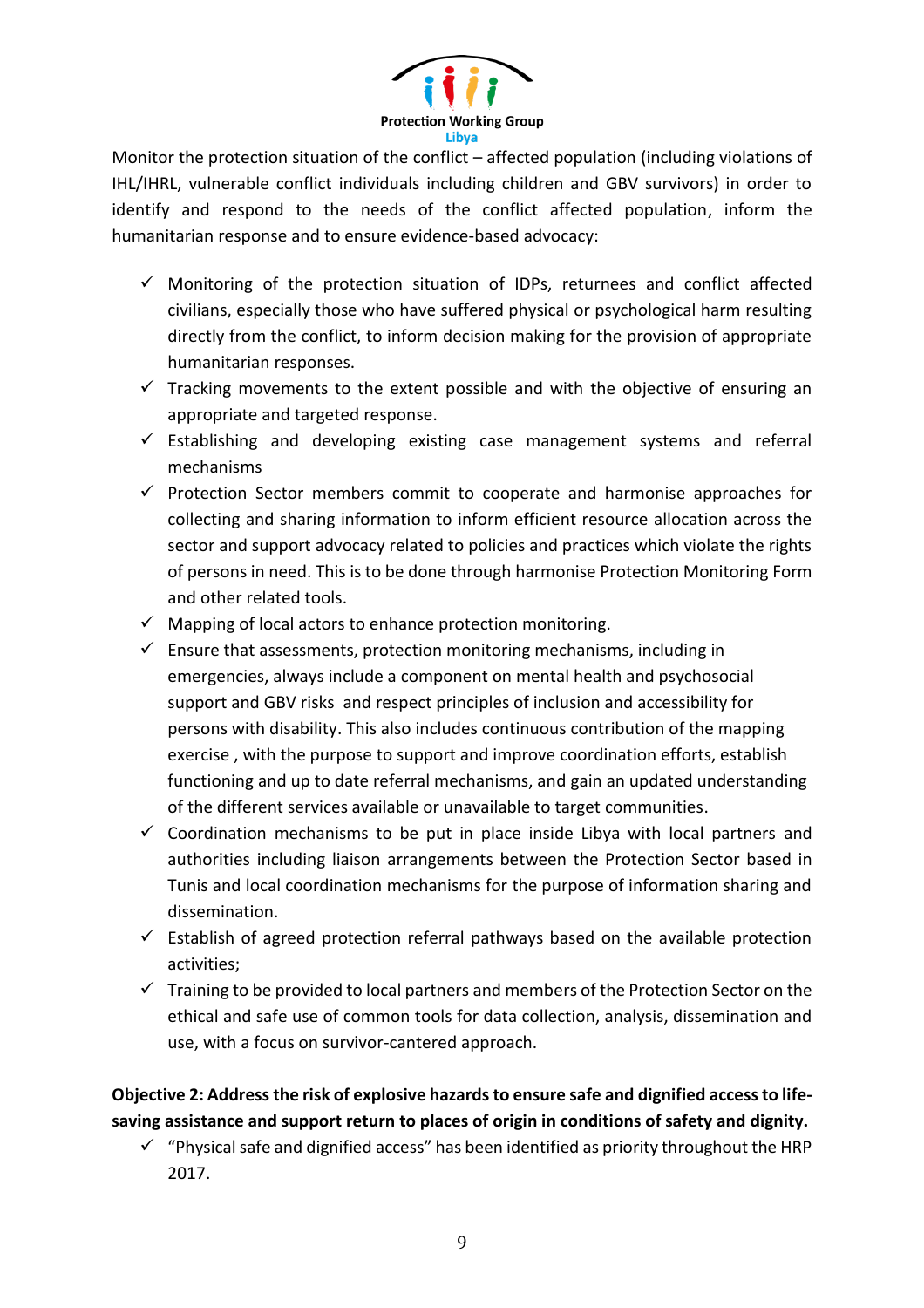

- $\checkmark$  Engage in awareness raising on risks of landmines and ERWs in the areas of return.
- $\checkmark$  Coordinate with the relevant working and/or sub-working groups across sectors, to ensure that messages and awareness are appropriately incorporated into the humanitarian response.
- $\checkmark$  Advocate for the marking and clearance of explosive hazards in a comprehensive manner.
- $\checkmark$ .

 $\overline{a}$ 

**Objective 3: Provide life-saving protection assistance and services to vulnerable, conflictaffected individuals, including children and GBV survivors, including in difficult to reach areas and unstable environment**

Life-saving protection assistance and services provided by the Protection Sector and its partners include mental health and psychosocial support, cash assistance and legal assistance to conflict affected individuals including IHL/IHRL violations, vulnerable populations, children and GBV survivors, as well as provision of information to people to understand their situation and be able to make informed decisions ( including about return)

- $\checkmark$  Map who is doing what, where and with whom from Protection Sector members and within local communities to prevent and respond to GBV and identify gaps in responses to inform programming.
- $\checkmark$  Map local actors and capacity to respond in areas where humanitarian needs are high and set up mechanisms for sustained engagement by local actors including establishment of local GBV coordination platforms and agreed on referral pathways;
- $\checkmark$  Strengthen case management and referral pathways to address the needs of people at increased risk due to violence, including referral mechanism for access to multisectorial GBV prevention and response services;
- $\checkmark$  Establish fast track measures for the referral of critical protection concerns to members of the Protection Sector that can provide a specialist response
- $\checkmark$  Ensure access to information and legal advice and support for the purpose of obtaining documentation and pursuing mechanisms for accountability and compensation of losses.

Cash assistance (both one-time and regular) is provided on the basis of protection and vulnerability criteria to address serious protection risks<sup>7</sup> faced by vulnerable

<sup>&</sup>lt;sup>7</sup> Cash assistance can address protection risks such as child protection (child labor, early marriage, school enrolment and retention, UASC), SGBV (for survivors, women at risk of sexual exploitation), individual protection assistance to PSN and CBIs can address economic components of protection risks. The provision of CASH Should be agreed with the Protection Sector and in coordination with CMWG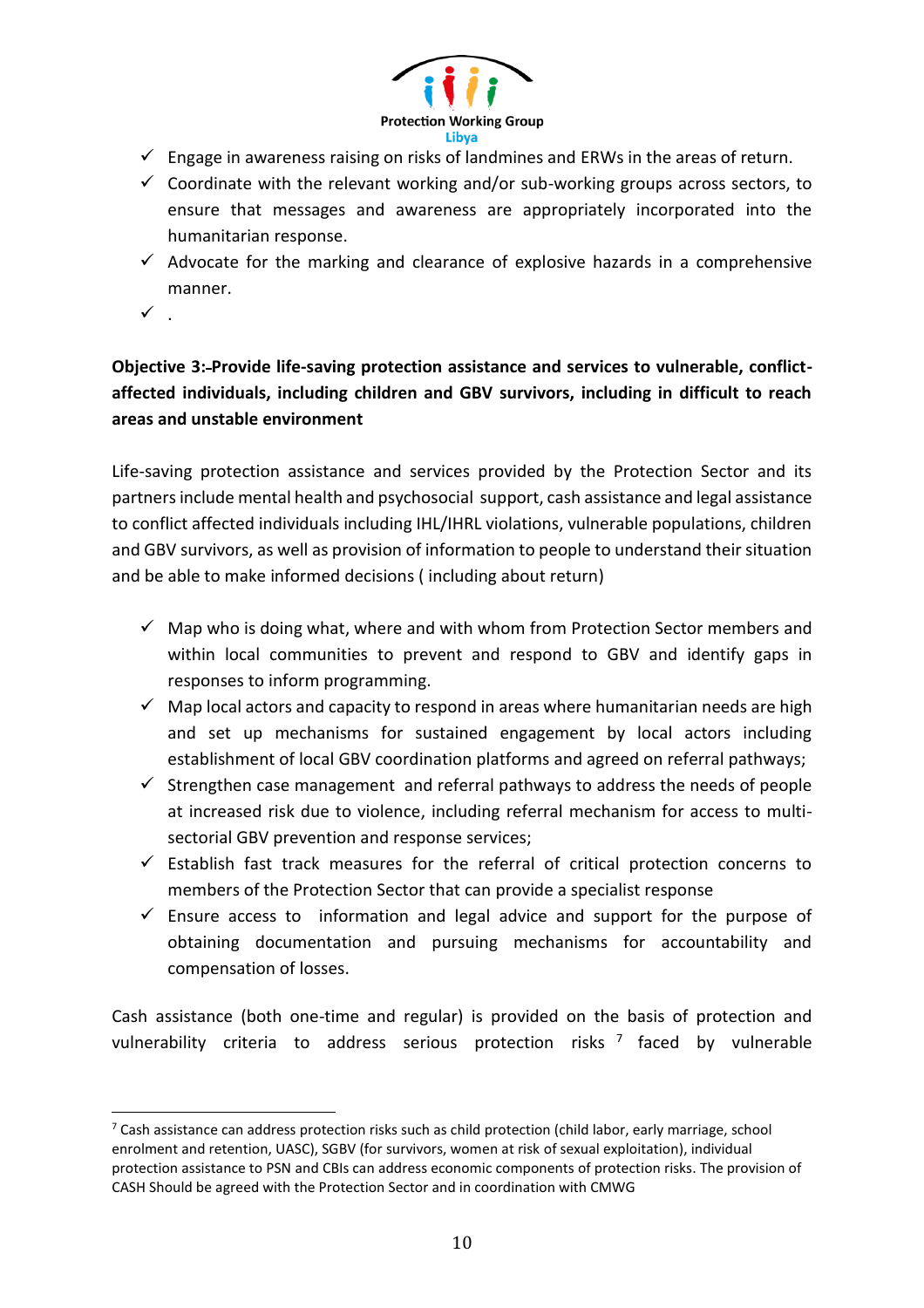

individuals/households/also as remedial assistance for victims of IHL/IHRL violations, and to prevent recourse to negative coping mechanisms.

- Conduct a context-specific protection risk and benefit analysis community-led if possible, the analysis will feed into CMWG analysis as part of the protection mainstreaming support from Protection Sector;
- Increase awareness of members of the possible use of CBIs to directly contribute to protection outcomes.
- Increase CBI capacity of protection staff; protection induction for CBI specialists; multifunctional team.
- Systematically consider CBIs as a response option, where appropriate and feasible<sup>8</sup>.
- Build evidence base on cash and protection for internal and external advocacy.
- Explore the linkages between cash, livelihoods support and SGBV prevention and response.

# **Objective 4: Enhance protection mainstreaming and integration of GBV interventions into all sector specific humanitarian responses**

- $\checkmark$  Recognising that provision of assistance may impact negatively on communities and worsen the effects of the conflict, humanitarian actors will respect the principle of "do no harm".
- $\checkmark$  Ensure that assistance is provided in a manner that prevents or minimizes risk and threats to persons seeking assistance. Participation and empowerment of affected communities and meaningful access. Provision of assistance based on needs and without discrimination and focus on the most vulnerable civilians, especially women and children.
- $\checkmark$  Advocate for integrated, specialized, community-based mental health and psychosocial support and GBV in ongoing programming, emergency preparedness and contingency planning

## **5 PROTECTION SECTOR PRIORITY RESPONSE**

 $\overline{a}$ 

In order to prioritize the objectives, activities and resources to deliver protection outcomes in the current humanitarian response, the Protection core pillars of the strategy will be organised as follows 9 :

<sup>&</sup>lt;sup>8</sup> MPGs/MPC is considered the type of cash having the most substantial protection benefits, if implemented correctly (understanding of protection risks / implementing risk mitigation measures)

<sup>&</sup>lt;sup>9</sup> See more details on annex 1, work-plan to achieve the protection sector priority response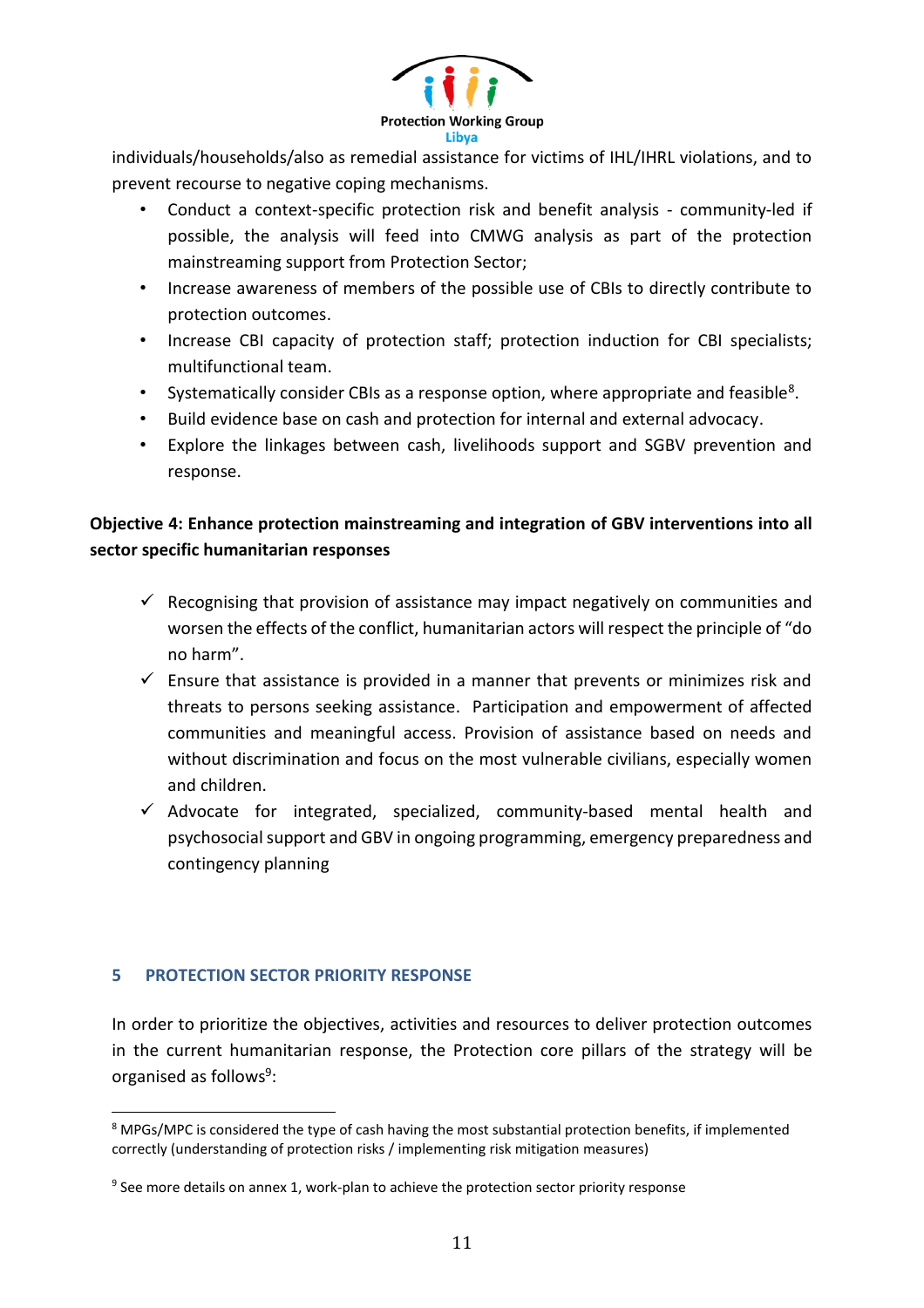

- $\checkmark$  To enhance Protection Information Management to provide quality information and data on the protection of displaced individuals and groups in all possible types and phases of an operation or situation, and to do so in a safe, reliable, and meaningful way
	- Enhance needs analysis.
	- Joint assessments, to identify protection needs and to strengthen evidence-based advocacy at all levels and with different stakeholders.
	- Development of a mechanism that gathers information on IDPs including: location, humanitarian situation and protection needs.
	- Monitoring of the protection situation of IDPs and conflict affected civilians, especially those who have suffered physical or psychological harm, including GBV, resulting directly from the conflict, to inform decision making for the provision of appropriate humanitarian responses.
	- Tracking movements to the extent possible and with the objective of ensuring an appropriate and targeted response.
	- Establishing and developing existing protection monitoring , case management systems and referral mechanisms
	- Improve information sharing between the protection actors;
	- Ensure the protection of data of beneficiaries through establishing SoPs related to data protection and sensitivity.
- $\checkmark$  To engage with and strengthen capacities of local actors to assess, analyse and respond to the protection needs of affected populations and mainstreaming protection across the humanitarian response.
	- Encourage the humanitarian community to strengthen the capacities of local actors, including those at risk, by developing their understanding of the humanitarian principles of humanity, impartiality, neutrality, independence and 'do no harm' and basic principles of international humanitarian and human rights law.
	- Engage, support and invest in national civil society organizations that are working with affected populations and providing direct protection services.
- $\checkmark$  To enhance protection-oriented planning and programming across the humanitarian response.
	- All strategic planning exercises, including contingency planning, sector strategies and localised strategies should reflect potential protection risks and mitigating measures.
	- Expand protection support services through community based activities to better reach the most vulnerable groups.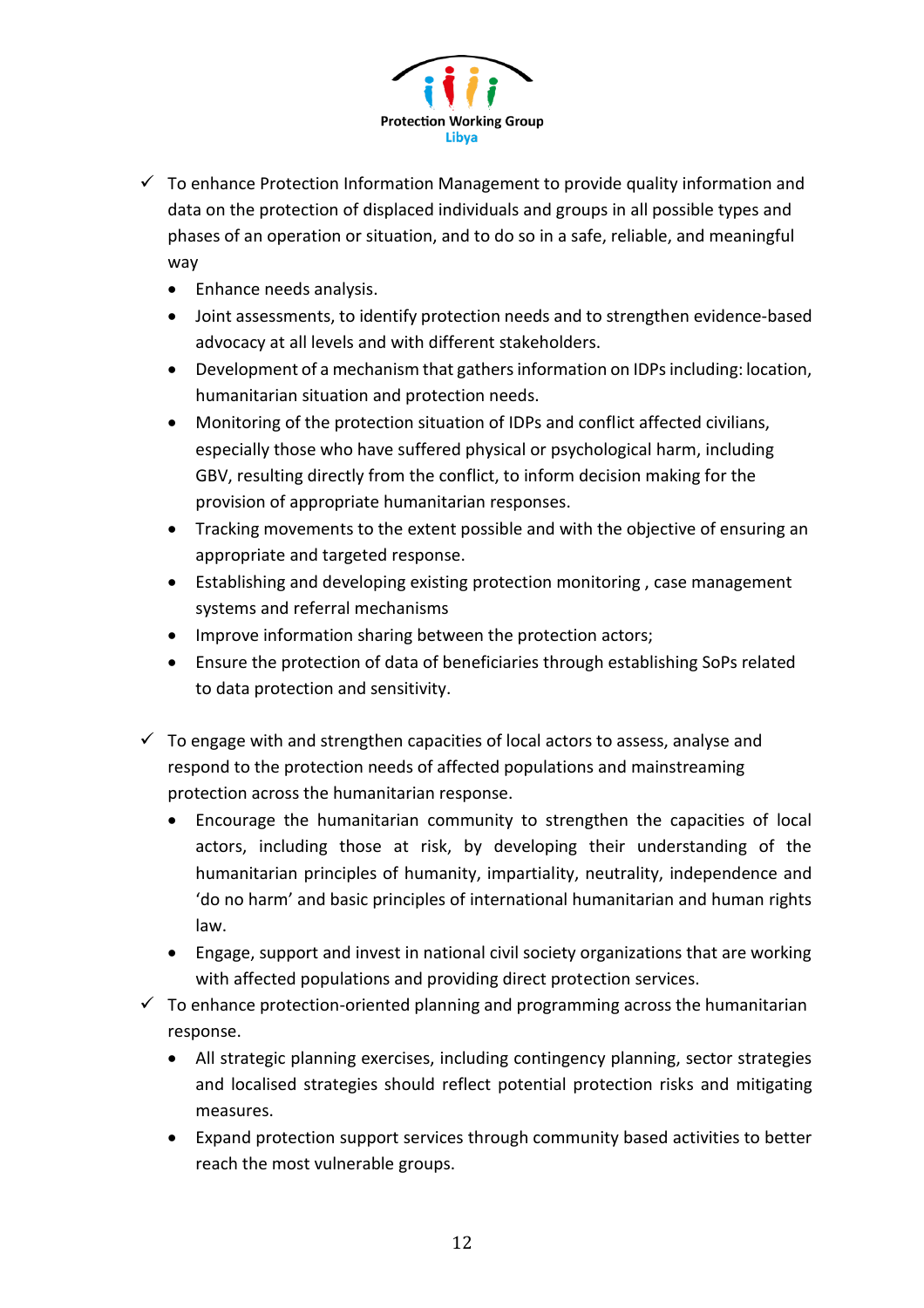

 Set up mechanisms to ensure feedback, including complaints, from the affected population

## **6 LIBYA PROTECTION SECTOR COORDINATION**

The Protection Sector serves as a participatory forum, open to all international and national organizations who, in good faith, seek to promote protection of all vulnerable and persons of concerns in Libya.

The Sector brings together UN agencies and non-governmental organizations as well as representatives of the Libyan authorities to, on an equal basis, exchange information on protection concerns; seek to identify solutions both immediate and through long-term advocacy and awareness raising; advocate and promote within the UN system and Libyan authorities a more systematic protection for the population of concern; seek to ensure the mainstreaming of human rights and protection tools in programming and assessments throughout the country and, finally; develop and promote strategies on protection concerns as and when necessary. The Protection Sector will seek to strengthen its partnership and coordination with relevant government agencies. It will also explore options for activities that will strengthen the capacity of its members to engage in the promotion and protection of relevant human rights and protection standards in Libya.

The Protection Sector is Led by UNHCR and co-chaired by Handicap International, the co-chair should be regularly reviewed with the objective of periodic rotation

A technical committee will be established and comprised of key protection organizations will, in consultative manner, guide the large Protection Sector membership

Sub-WGs:

- o Mine action. (Led by UNMAS)
- o Child Protection. (led by UNICEF) (Not active)
- o Gender Based Violence. (led by UNFPA)
- o Return and reintegration task force ( Led by UNHCR) ( not active, return issues discussed at the protection sector level)

## **7 MONITORING AND EVALUATION**

This Strategy is intended as a living document that will be reviewed in light of new developments and evolving protection concerns. The Sector lead agency, UNHCR, is